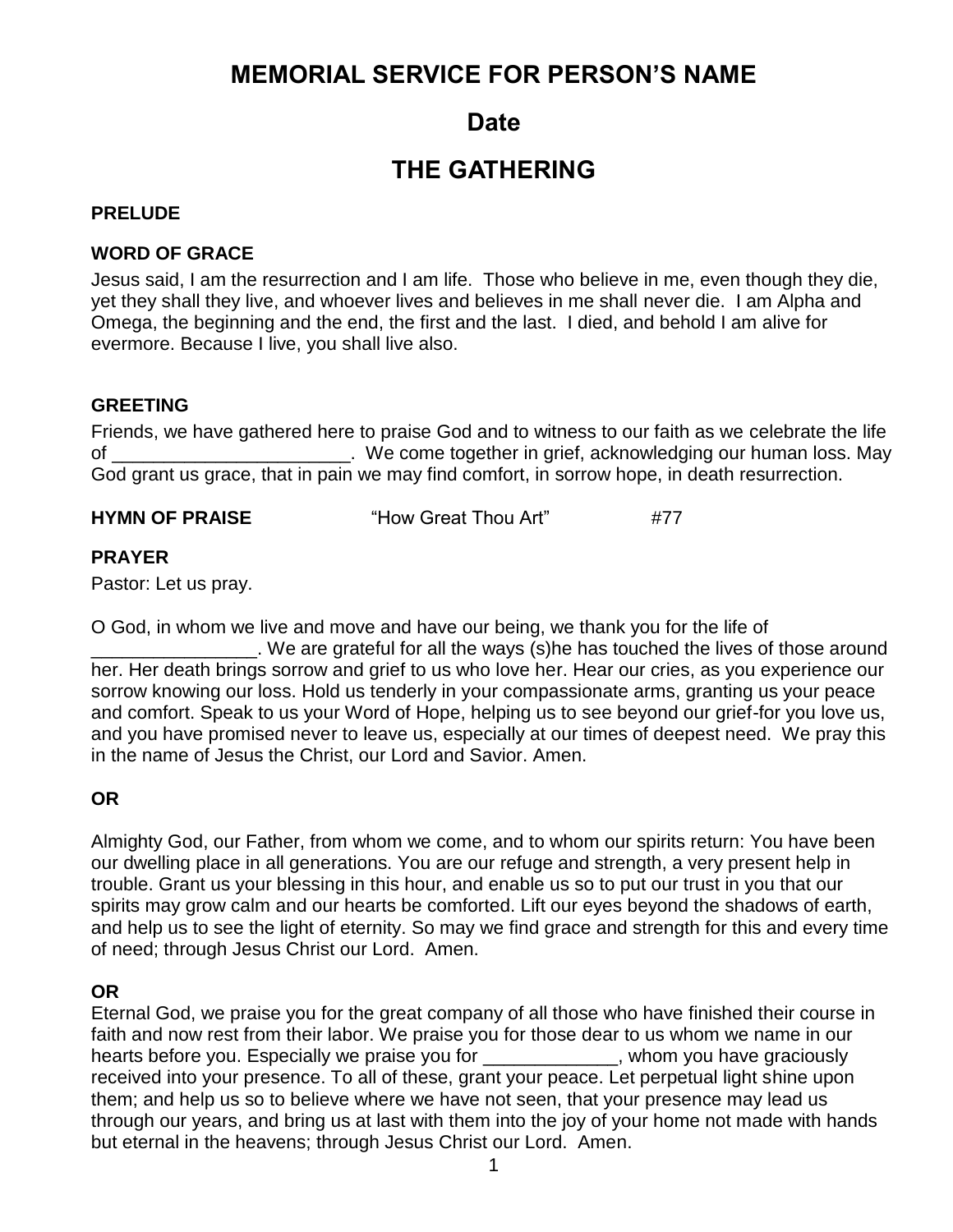O God, in whom we live and move and have our being, we thank you for the life of \_\_\_\_\_\_\_\_\_\_\_\_\_\_\_\_. We are grateful for all the ways (s)he has touched the lives of those around /herhim. Her/His death brings sorrow and grief to us who love her/him. Grant us your blessing in this hour, and enable us so to put our trust in you that our spirits may grow calm and our hearts be comforted. Lift our eyes beyond the shadows of earth, and help us to see the light of eternity. So may we find grace and strength for this and every time of need; through Jesus Christ our Lord. Amen.

# **THE PROCLAMATION AND RESPONSE**

### **OLD TESTAMENT LESSON Psalm 23**

**The Lord is my shepherd; I shall not want. He maketh me to lie down in green pastures: he leadeth me beside the still waters. He restoreth my soul: he leadeth me in the paths of righteousness for his name's sake. Yea, though I walk through the valley of the shadow of death, I will fear no evil: for thou art with me; thy rod and thy staff they comfort me. Thou preparest a table before me. in the presence of mine enemies; thou anointest my head with oil; my cup runneth over. Surely goodness and mercy shall follow me all the days of my life; and I will dwell in the house of the Lord for ever.**

**NEW TESTAMENT LESSONS** John 14:1-6, Romans 8:35,37-39, Colossians 3:12-17

**SPECIAL MUSIC**

**MEDITATION** Rev. Nancy Cushman

# **SHARING OF MEMORIES**

DVD of Photos

**HYMN OF RESPONSE** "Amazing Grace"  $\#378$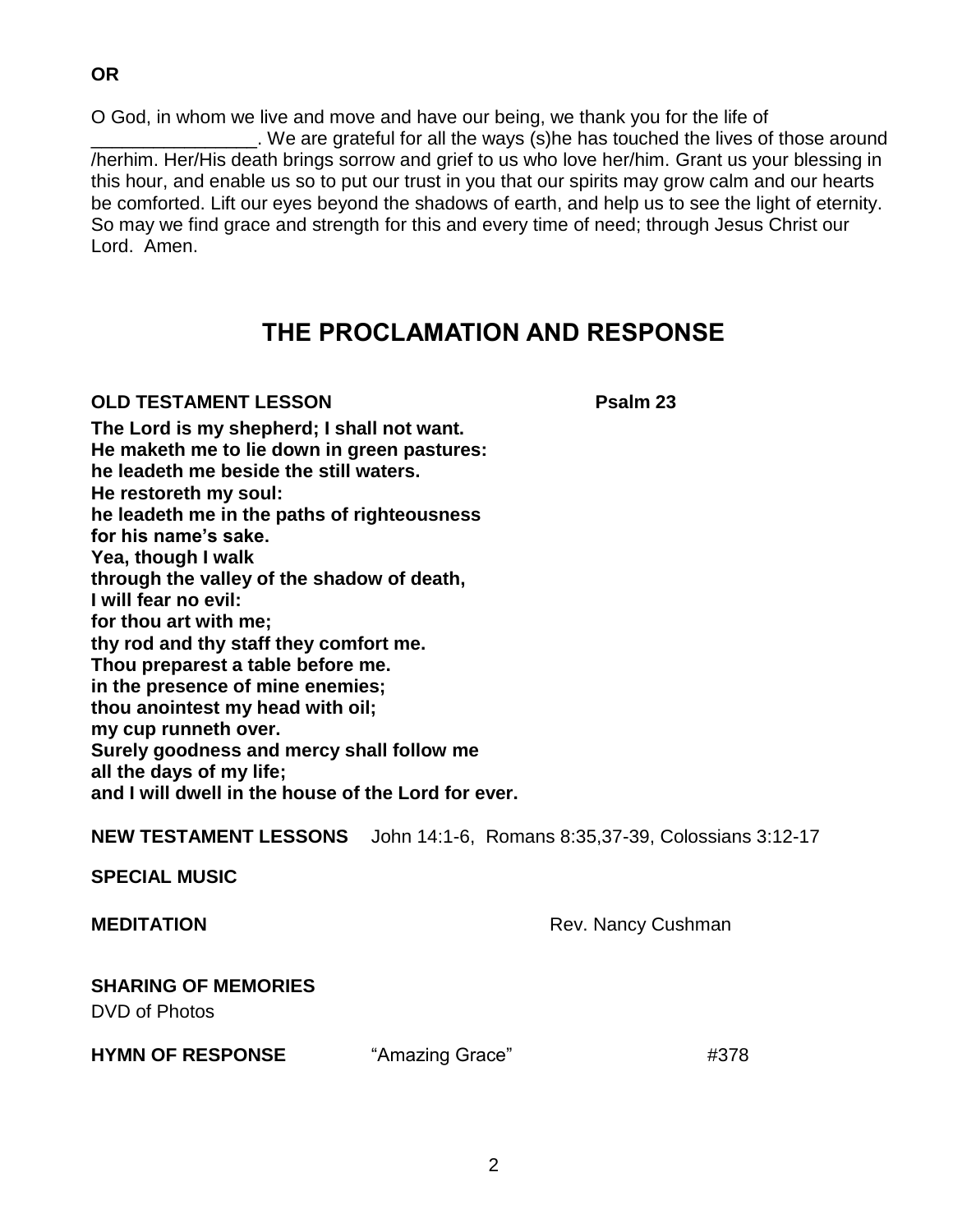## **COMMENDATION**

Eternal God, you have shared with us the life of \_\_\_\_\_\_\_\_\_\_\_\_\_. Before she was ours, she is yours. For all that \_\_\_\_\_\_\_\_\_\_ has given us to make us what we are, for that of her which lives and grows in each of us, and for her life that in your love will never end, we give you thanks.

As now we offer \_\_\_\_\_\_\_\_\_\_\_\_\_\_\_\_\_\_\_back into your arms, comfort us in our loneliness, strengthen us in our weakness, and give us courage to face the future unafraid. Draw those of us who remain in this life closer to one another, make us faithful to serve one another, and give us to know that peace and joy which is eternal life; through Jesus Christ our Lord. Amen.

#### **OR**

God of us all, your love never ends. When all else fails, you still are God. We pray to you for one another in our need, and for all, anywhere, who mourn with us this day.

To those who doubt, give light; to those who are weak, strength; to all who have sinned, mercy; to all who sorrow, your peace. Keep true in us the love with which we hold one another. In all our ways we trust you. And to you, with your church on earth and in heaven, we offer honor and glory, now and forever. Amen.

O God, all that you have given us is yours. As first you gave \_\_\_\_\_\_\_\_\_ to us, so now we give her back to you.

### **PICK ONE**

Receive her into the arms of your mercy. Raise her with all of your people. Receive us also, and raise us into a new life. Help us so to love and serve you in this world that we may enter into your joy in the world to come.

### **OR**

Into your hands, O merciful Savior, we commend your servant \_\_\_\_\_\_\_\_\_\_\_\_\_\_. Acknowledge, we humbly beseech you, a sheep of your own fold, a lamb of your own flock, a sinner of your own redeeming. Receive The State Linto the arms of your mercy, into the blessed rest of everlasting peace, and into the glorious company of the saints of light. Amen.

### **OR**

Holy God, by your creative power, you gave us the gift of life, and in your redeeming love you have given us new life in Christ. We commend **we commend** to your merciful keeping in the faith of Christ our Lord who died and rose again to save us, and who now lives and reigns with you and the Holy Spirit in glory forever. Amen.

### **OR**

Almighty God, into your hands we commend your *daughter*, \_\_\_\_\_\_\_\_\_\_\_ in sure and certain hope of resurrection to eternal life through Jesus Christ our Lord. Amen.